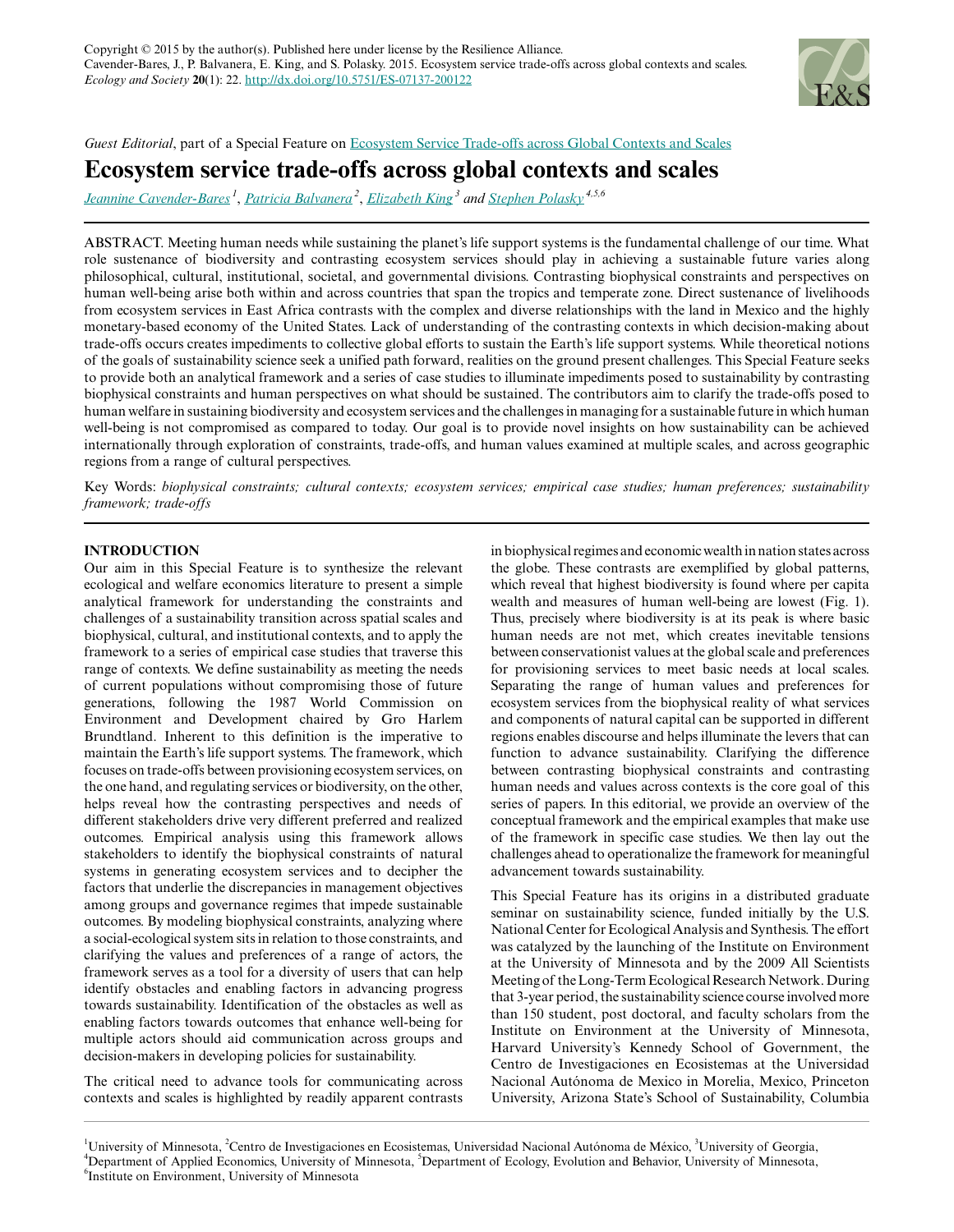**Fig. 1**. Across nation states around the globe, metrics of human well-being, wealth, and biodiversity reveal that the poorest countries have the lowest well-being but harbor the highest biodiversity. Health risks, as indicated by undernourishment (A), high child mortality rates (B), and shortened life spans (C) are associated with low per capita income, shown here as per capita gross national income (GNI) in US\$. Poverty is also associated with limited access to safe drinking water (D), high fertility rates (E), and low resource consumption, indicated here by energy use per capital in oil equivalents (F). At the same time, low income countries harbor the highest biodiversity, shown here for bird diversity (G), vascular plant diversity (H), and mammal diversity (I). As a consequence, provisioning resources at the local scale are likely to be valued highly, while conservation of biodiversity, which represents a global service, is likely to be less valued. This presents an inherent challenge to managing for multiple ecosystem services that have benefits for many stakeholders locally and globally. Data are from the World Bank's health, nutrition, and population data and statistics (World Bank 2011*a*) and *World Development Report* (World Bank 2011*b*), and the World Resources Institute (2005) sourced from the United Nations Environment Programme—World Conservation Monitoring Centre; they are adapted and replotted from Cavender-Bares et al. (2013).



University's Earth Institute, and Florida International University. The cross-fertilization of ideas, particularly through sometimes heated exchanges between U.S. and Mexican students, sparked the idea for a special issue that examines trade-offs in ecosystem services across contexts and scales. Two conceptual papers that provide a foundation for empirical studies emerged from this effort (Cavender-Bares et al. 2015, E. King, J. Cavender-Bares, P. Balvanera, and S. Polasky, *unpublished manuscript*). Course participants and interested researchers developed a series of case studies from this conceptual framework.

### **OVERVIEW OF THE FRAMEWORK**

Cavender-Bares et al. (2015) present a sustainability framework derived from a synthesis of economic and ecological literature, which integrates the ecological mechanisms that underpin ecosystem services, the biophysical trade-offs that constrain management options, the preferences and values of stakeholders, and the dynamic nature of these components. Trade-offs between and among biodiversity and provisioning, cultural, regulating, and supporting services are considered, and theoretical models are used to demonstrate the dynamic nature and consequences of such trade-offs by focusing on biodiversity and agricultural provisioning services. E. King, J. Cavender-Bares, P. Balvanera, and S. Polasky, *unpublished manuscript* evaluate the framework's potential utility in resource management and conflict resolution, and identify insights the framework can provide under different scenarios of trade-offs among stakeholders across cultures, contexts, and scales. Combined, these conceptual papers lay out a series of building blocks of the sustainability framework:

**1.** Trade-offs among ecosystem services emerge from the biophysical properties of ecosystems. These constraints, represented here in the form of trade-off curves or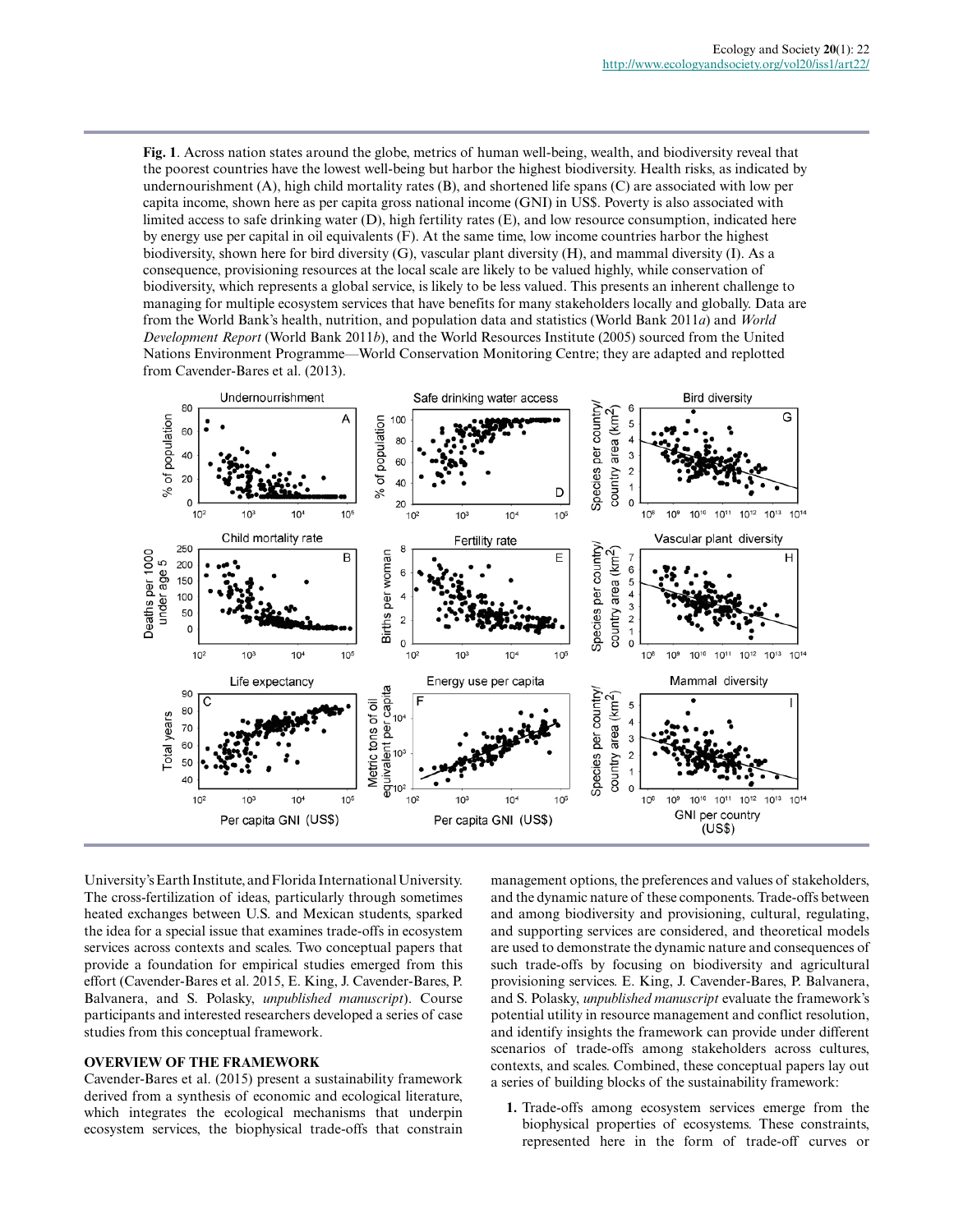"efficiency frontiers" *sensu* Polasky et al. (2008), change across biophysical contexts and across spatial and temporal scales.

- **2.** Thresholds and nonlinear dynamics in biophysical constraints make trade-offs among ecosystem services inherently difficult to navigate and manage.
- **3.** Preferences for ecosystem services differ among stakeholders, given the relationships of those services to their well-being. These can be visualized as indifference curves, which when superimposed on the efficiency frontier can be used to identify more efficient and sustainable outcomes. Human preferences represented by these indifference curves vary across contexts, cultures, and scales.
- **4.** Impediments and enabling factors to achieving efficient and sustainable ecosystem service outcomes emerge from a range of institutional and cultural factors that shift across scales within and across political borders. Assessing how current conditions relate to the efficiency frontier and to areas with highest sustainable outcomes can foster the assessment of such impediments and enabling factors.
- **5.** Sustainable outcomes must be considered in the context of their temporal dynamics, given the dynamic nature of biophysical constraints and ecosystem service benefits that can result in (for example) temporal lags and intergenerational inequities.

## **EMPIRICAL CASE STUDIES**

These two conceptual papers set the stage for a series of case studies that confront these issues with empirical data in the context of the ag-industrial corn belt of the upper Midwestern United States, agroecosystems in Mexico, ecotourism in Costa Rica, land use scenarios in the Dry Chaco region of Argentina and rural Paraguay, and pastoralist societies in central Kenya. The case studies cover a wide range of biophysical and societal conditions, with a core focus on the assessment of trade-offs between provisioning ecosystem services and regulating services or other components of natural capital, including biodiversity.

A common theme revealed by these studies is that management practices could be improved to enhance both provisioning and regulating services to the benefit of all stakeholders. The muchdebated trade-off between water quality and corn production, the largest agricultural crop in the United States in terms of land area and revenue, is tackled by Ewing and Runck (2015). Their analysis reveals that currently feasible management and technological shifts would both increase the production of corn and enhance water quality. In Mexican agroecological systems studied by González-Esquivel et al. (2015), provisioning services in terms of staple crop production for self-subsistence and local markets, on the one hand, and avocado cash crops for the export market, on the other hand, trade off with soil quality, pest and pollinator regulation, water quality, and biodiversity. The study reveals that management decisions of farmers are driven largely by export markets, costs of agricultural inputs, and climatic factors but not by negative consequences of management practices for regulating services or biodiversity. Like Ewing and Runck (2015), they too demonstrate that alternative management practices could increase both the provisioning services that sustain livelihoods and the regulating services that allow long-term sustainability. In step with these studies, Grossman (2015) shows that in

smallholder farms in eastern Paraguay, where subsistence provisioning of agricultural and forestry products trade off with regulating services and biodiversity, most landholders are inefficient in their land management. Empirically based models of the efficiency frontier reveal that both greater yields and greater regulating services should be possible.

Several studies were able to apply to framework to examine both the biophysical constraints of ecosystem service trade-offs and the contrasting values of competing stakeholders using empirical approaches. Mastrangelo and Laterra (2015) examine ecosystem services and land use practices in agricultural frontiers of the Argentine Dry Chaco region, and focus on observed trade-offs between avian habitat and agricultural productivity. Under five contrasting policy scenarios, they simulate biophysical outcomes that would enhance both regulating and provisioning services. At the same time, they examine contrasting stakeholder preferences in relation to the observed and simulated biophysical outcomes, and reveal stark differences in the benefits achieved for different stakeholders under different policy scenarios. They conclude that exogenous incentives and regulations would be necessary to achieve outcomes that advance sustainability and optimize benefits to multiple stakeholders. Regarding Mexican tropical dry forest agroecological systems, F. Mora, P. Balvanera, E. García-Frapolli, A. Castillo, J. Trilleras, and D. Cohen, *unpublished manuscript* examine the nature of the trade-offs between fodder for cattle ranching and carbon stocks or biodiversity conservation alongside the contrasting preferences of key stakeholders for these services. They demonstrate that management is now either aimed at maximizing biodiversity and carbon stocks, or maximizing fodder, but other management decisions lead to intermediate levels of carbon and fodder. They show that more sustainable outcomes that allow both greater fodder provisioning and higher biodiversity are possible with altered management practices. They identify obstacles that prevent such practices, as well as opportunities for shifting practices that would enhance benefits for multiple stakeholders who live and work in this system. Allen (2015) models regional changes in forest cover in Monetverde Costa Rica over a 25-year period during the rise of the nature tourism industry, and uses interview data with landholders to understand their ecosystem service preferences and the drivers of land use change. She shows that nature tourism can render provisioning services to landowners while maintaining or enhancing regulating services from forests under some conditions, but cautions that it also has the potential to complicate livelihood sustainability and compromise regulating services of tropical forests.

Finally, regarding pastoralist systems in Kenya, Kaye-Zwiebel and King (2014) emphasize the importance of careful examination of perceptions and values that communities place on ecosystem services when developing policies and planning for sustainable management. Their analyses of five culturally similar pastoral communities reveal substantial variability in perceptions of forage and livestock scarcity, differences in the nature and degree of traditional forms of social capital exhibited in each community, and important differences in how communities value economic versus ecological benefits from conservation areas. Reminiscent of Ostrom et al.'s (2007) call to go "beyond panaceas," they caution that no single strategy for sustainable resource use in these pastoralist systems may work for all communities.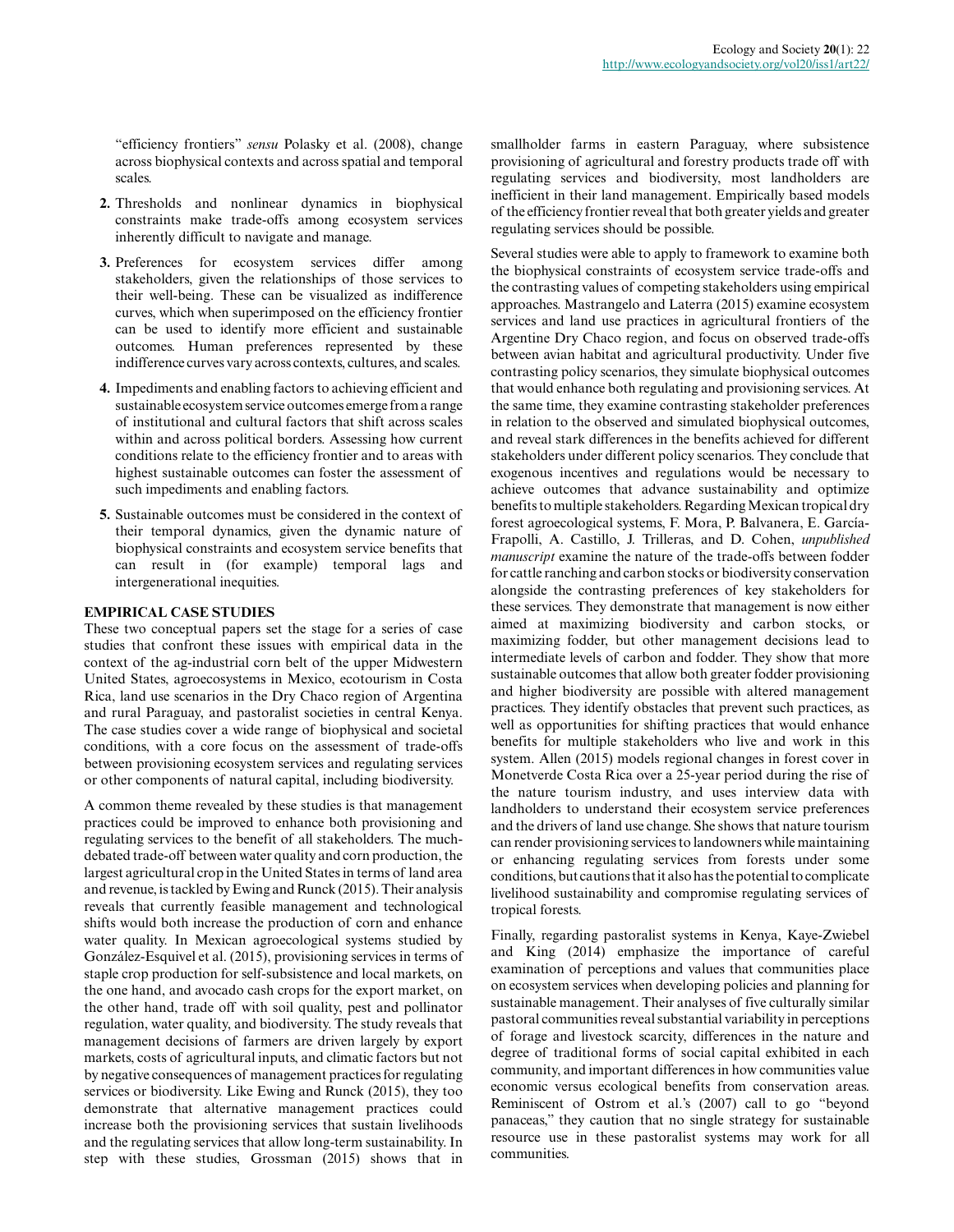The case studies in this Special Feature traverse a range of biophysical conditions from the cold temperate Midwestern United States to the high-elevation temperate regions of central Mexico and eastern Paraguay, the dry tropical regions of western Mexico, northern Argentina, and central Kenya, and the montane humid tropics of Costa Rica. All of the studies encompass rural areas, and many of these have largely agrarian economies. The highest population densities are found in the Midwestern United States, followed by intermediate densities in central and western Mexico, and lowest densities in northwestern Costa Rica, eastern Paraguay, northern Argentina, and central Kenya. The case studies likewise traverse a range of economic conditions and per capita wealth. The U.S. study by Ewing and Runck (2015) is nested within an area of the world where per capita gross domestic product (GDP) is very high. The studies in western Mexico (F. Mora, P. Balvanera, E. García-Frapolli, A. Castillo, J. Trilleras, and D. Cohen, *unpublished manuscript*), Paraguay (Grossman 2015), Argentina (Mastrangelo and Laterra 2015), central Mexico (González-Esquivel et al. 2015), and Costa Rica (Allen 2015) are all areas with intermediate GDP, while the central Kenyan study (Kaye-Zwiebel and King 2014) is in an area with low per capita GDP.

The focal provisioning services, the ways in which ecosystems are managed, the intensity of management, and the management outcomes are also wide ranging. Management regimes range from intensive corn production in the Midwestern United States to the semi-intensive cattle ranching in northern Argentina, one of the key areas for high cattle meat production in the world. The very lucrative avocado cash crop in central Mexico contrasts sharply with the subsistence maize production there, and the case study in western Mexico addresses low intensity and low productivity cattle ranching. Low intensity agriculture and cattle ranching for subsistence as well as for markets, interspersed with eucalyptus plantations and forest conservation, is analyzed in eastern Paraguay. Extensive ranching in native grasslands is a central feature of the livelihoods of the inhabitants of central Kenya. In Costa Rica, ecotourism has been growing and intensifying, often taxing the local resource base, alongside efforts to conserve forested lands and biodiversity.

The case studies focus on different sections of the analytical framework presented in the first two conceptual papers, and harness a wide variety of data sources and approaches. Using remote sensed data and models of forest recovery, Allen (2015) documents the impacts of nature tourism on forest cover; she describes the shapes of different efficiency frontiers from interview data and discusses their associated economic and community impacts. Grossman (2015) calculates ecosystem services from interview data, models the efficiency frontiers in which maximum potential service could be obtained, and compares these with realized conditions; he discusses the socioeconomic, historical, and cultural conditions that have enabled or hindered the attainment of potential conditions. Ewing and Runck (2015) model the services within grid cells and contrast the observed efficiency frontier with those in which nitrogen use is optimized. They then assess the range of resulting services in different municipalities and examine the biophysical and socioeconomic drivers that underlie contrasting outcomes, highlighting the importance of spatial scale. Using field farm data, González-Esquivel et al. (2015) describe bivariate and multivariate trade-offs among ecosystem services; from

interviews, they assess what biophysical, economic, and policy drivers drive management and these trade-offs. Mastrangelo and Laterra (2015) describe the shape of the observed efficiency frontier from field data and model changes in it under alternative future scenarios of land use change; they superimpose the utility curves for different stakeholders with the efficiency frontier and identify opportunities for desirable outcomes under future scenarios that fit the needs of different stakeholders. F. Mora, P. Balvanera, E. García-Frapolli, A. Castillo, J. Trilleras, and D. Cohen, *unpublished manuscript* proceed in similar ways, though rather than contrasting alternative future scenarios, they assess how changes in the shape of the efficiency frontier and those in the preferences of stakeholders are feasible as a result of technological and educational interventions. Kaye-Zwiebel and King (2014) focus on how the services and the trade-offs among them are perceived by the local stakeholders, and assess how ecosystem services are perceived to contribute to different components of well-being.

All of the study cases explore how a sustainability transition could occur. Allen (2015) identifies win-win opportunities for nature tourism and conservation when livelihood opportunities are compatible with forest regrowth. Ewing and Runck (2015) identify specific municipalities where nitrogen application is optimized, leading to higher corn yields and cleaner water, thereby demonstrating potential feasibility of more sustainable outcomes for other municipalities. F. Mora, P. Balvanera, E. García-Frapolli, A. Castillo, J. Trilleras, and D. Cohen, *unpublished manuscript* show how changes in cattle ranching management practices and stakeholders' preferences are feasible and can provide alternatives to sustain biodiversity, carbon stocks, and fodder production. Grossman (2015) examines the conditions under which land use is optimized, allowing increased agricultural productivity and biodiversity conservation. Mastrangelo and Laterra (2015) provide examples of how different stakeholders are able to increase agricultural productivity or biodiversity conservation without compromising the other. Gonzalez-Esquivel et al. (2015) show how sustainable agriculture production could be fostered through technical and educational interventions to foster biodiversity conservation, reduce soil erosion, and increase soil quality. Finally, Kaye-Zwiebel and King (2014) emphasize the importance of social capital in governing for sustainability, and argue that local stakeholders' perceptions of, and values for, different ecosystem services can inform the management options most likely to succeed for each community.

#### **LOOKING FORWARD**

Taken together, these case studies illustrate how the simple analytical framework can be operationalized to assess the sustainability of current management practices and to gain insights into the obstacles and enabling factors that can facilitate transitions to outcomes that maximize the sustenance of ecosystem functions and human well-being over the long term.

We note, however, some limitations in the current presentations, and hope these can be overcome in the near future. All of these case studies focus on a very limited set of ecosystem services at regional spatial scales. These are generally presented in two dimensions for ease of analysis and comprehension. Actual management challenges deal with whole portfolios of ecosystem services that may be positively or negatively associated with each other and which contribute to human well-being in contrasting